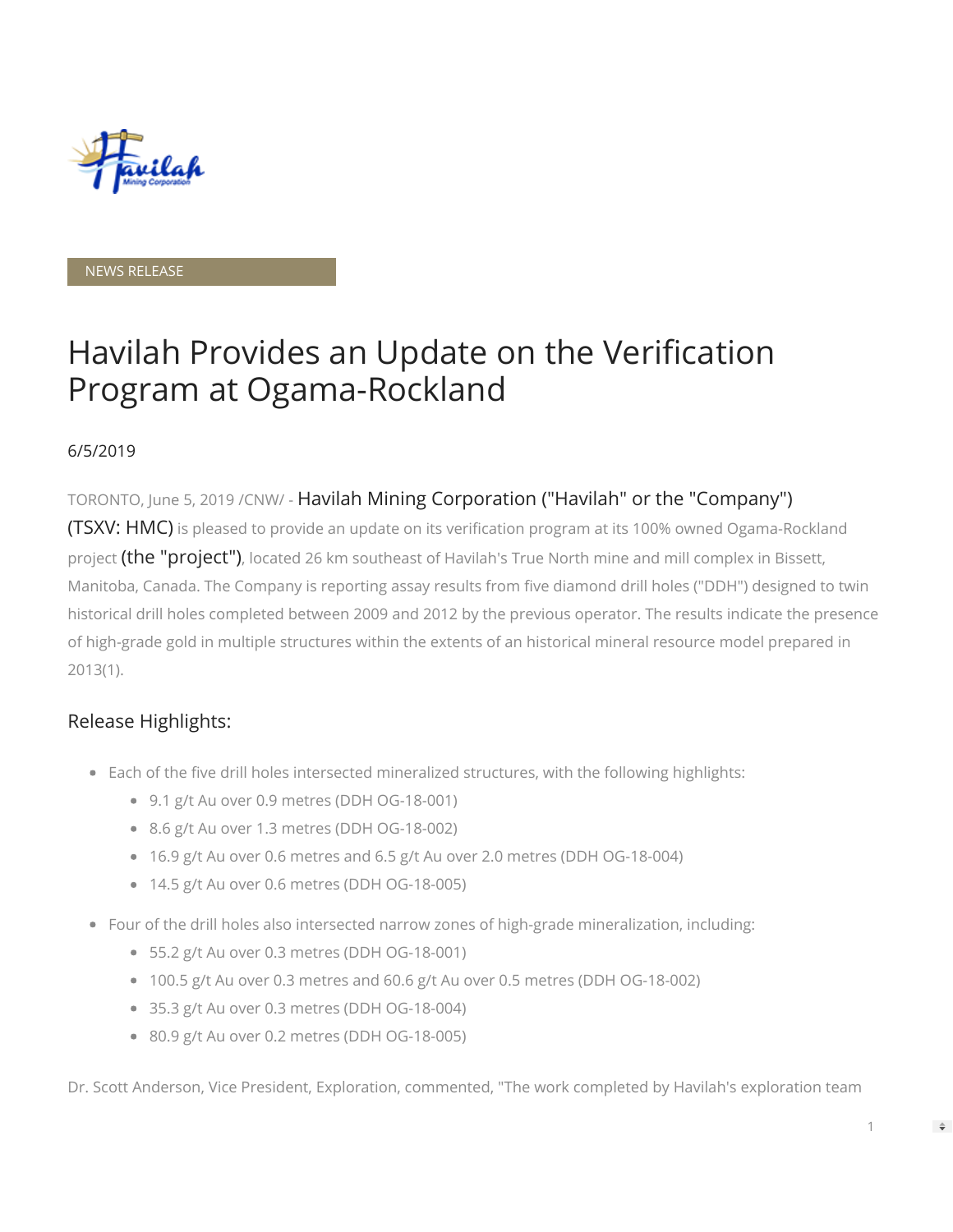during the verification program at Ogama-Rockland indicates the presence of multiple, high-grade structures and provides a solid technical foundation to guide exploration efforts within the project area and across the eastern portion of the Rice Lake belt. The 2019 field season will focus on identifying large-scale sites of structural dilation at Ogama-Rockland and other high-priority project areas within Havilah's district-scale land holdings".

### Overview of Verification Program

The program completed in March 2019 was designed to verify results reported by previous operators and to increase the Company's understanding of the extensive (1.2 km x 0.5 km) mineral system at Ogama-Rockland in order to lay the groundwork for future exploration and resource evaluation. Work completed includes:

- Differential GPS surveying of historical drill collar locations
- Recovery, re-examination and photographic documentation of 21,827 meters of historical drill core, previously cross-piled at the Ogama-Rockland site and now relocated to the storage facility at the True North complex
- Check sampling of mineralized zones in historical drill core (140 samples from 29 zones)
- Channel sampling and mapping of the surface projections of mineralized structures (67 samples from 10 sawcut channels)
- Completion of five NQ drill holes, totalling 1,898 metres
- Collection of 2,198 samples of drill core for gold assay, trace element geochemistry or whole-rock geochemistry
- Collection and analysis of detailed structural orientation data from drill core using the REFLEX ACT III and IQ-LOGGER systems

# Drill Results Summary

| Az        |                   | To   |     | Gold        |
|-----------|-------------------|------|-----|-------------|
| (degrees) | (m)               |      | (m) | (g/t)       |
|           | Incl<br>(degrees) | From | (m) | Core length |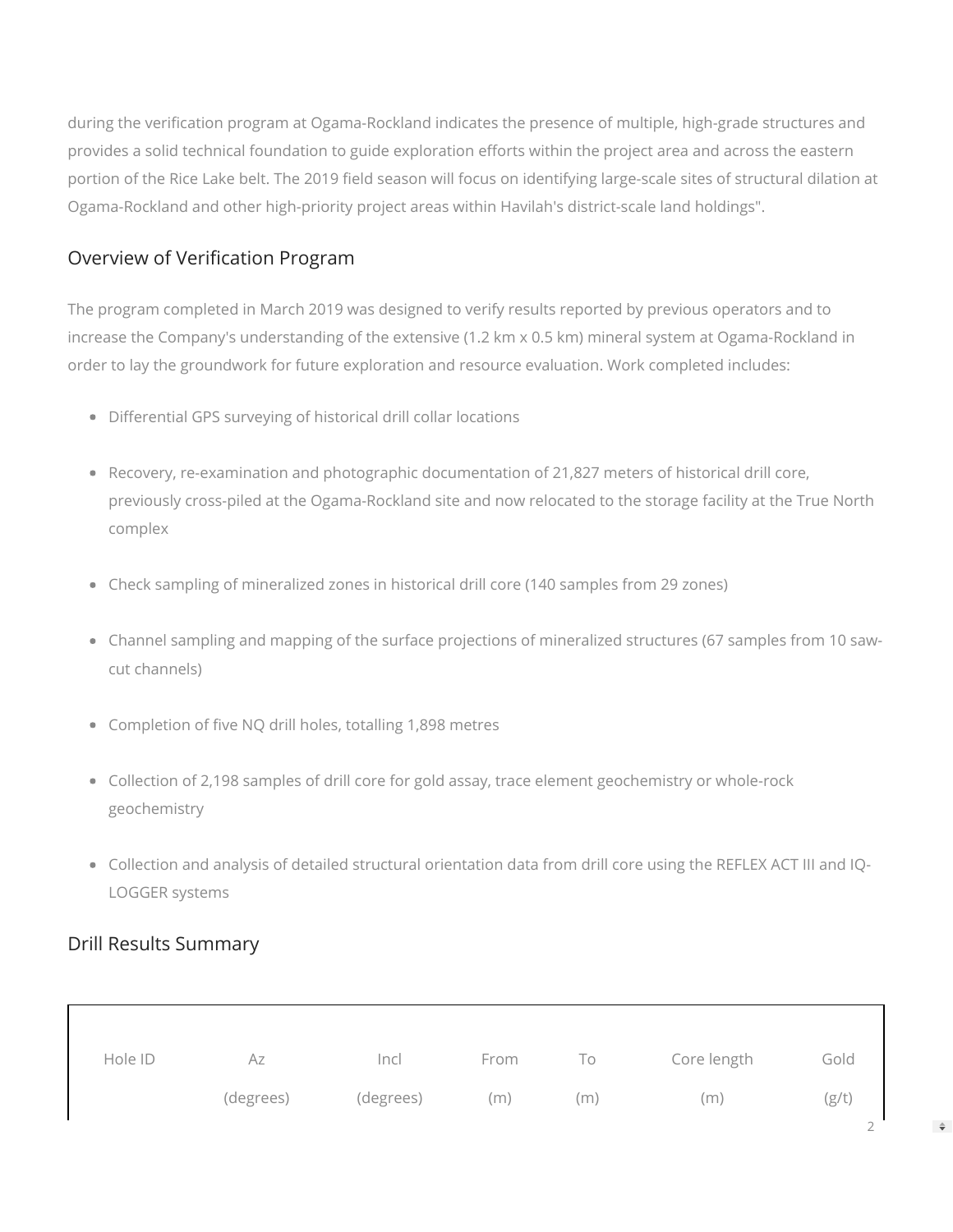| OG-18-001 | 216 | $-52$ | 33.5  | 34.0  | 0.5     | 3.1       |
|-----------|-----|-------|-------|-------|---------|-----------|
|           |     |       | 90.1  | 90.4  | 0.3     | 55.2      |
|           |     |       | 157.7 | 157.8 | $0.2\,$ | 17.7      |
|           |     |       | 175.5 | 175.7 | $0.2\,$ | 13.4      |
|           |     |       | 177.5 | 177.7 | $0.2\,$ | 9.3       |
|           |     |       | 185.3 | 186.2 | 0.9     | 9.1       |
| OG-18-002 | 217 | $-50$ | 21.3  | 21.9  | 0.6     | 5.0       |
|           |     |       | 29.5  | 29.8  | $0.2\,$ | 18.5      |
|           |     |       | 39.4  | 39.9  | $0.5\,$ | 10.4      |
|           |     |       | 65.8  | 66.3  | 0.5     | 60.6      |
|           |     |       | 245.1 | 245.7 | $0.7\,$ | $6.8\,$   |
|           |     |       | 289.8 | 290.1 | $0.3\,$ | 11.6      |
|           |     |       | 292.5 | 293.9 | 1.3     | 8.6       |
|           |     |       | 347.5 | 347.9 | $0.5\,$ | 8.7       |
|           |     |       | 349.6 | 349.9 | 0.3     | 100.5     |
| OG-18-003 | 211 | $-50$ | 20.1  | 20.3  | 0.2     | 4,0       |
|           |     |       | 35.0  | 35.2  | $0.2\,$ | 12.1      |
| OG-18-004 | 216 | $-74$ | 148.7 | 148.9 | 0.2     | 40.7      |
|           |     |       | 361.0 | 361.3 | $0.3\,$ | 17.0      |
|           |     |       | 413.2 | 413.6 | $0.4\,$ | 7.9       |
|           |     |       | 479.9 | 481.1 | 1.2     | 4.9       |
|           |     |       | 482.6 | 483.2 | 0.6     | 16.9      |
|           |     |       | 484.0 | 486.0 | 2.0     | $6.5\,$   |
|           |     |       | 484.0 | 484.4 | 0.3     | 35.3      |
| OG-18-005 | 220 | $-62$ | 120.2 | 120.4 | 0.2     | 3.3       |
|           |     |       | 216.8 | 217.0 | $0.2\,$ | 5.8       |
|           |     |       | 234.0 | 234.3 | $0.3\,$ | 6.9       |
|           |     |       | 240.1 | 240.4 | $0.2\,$ | 17.7<br>3 |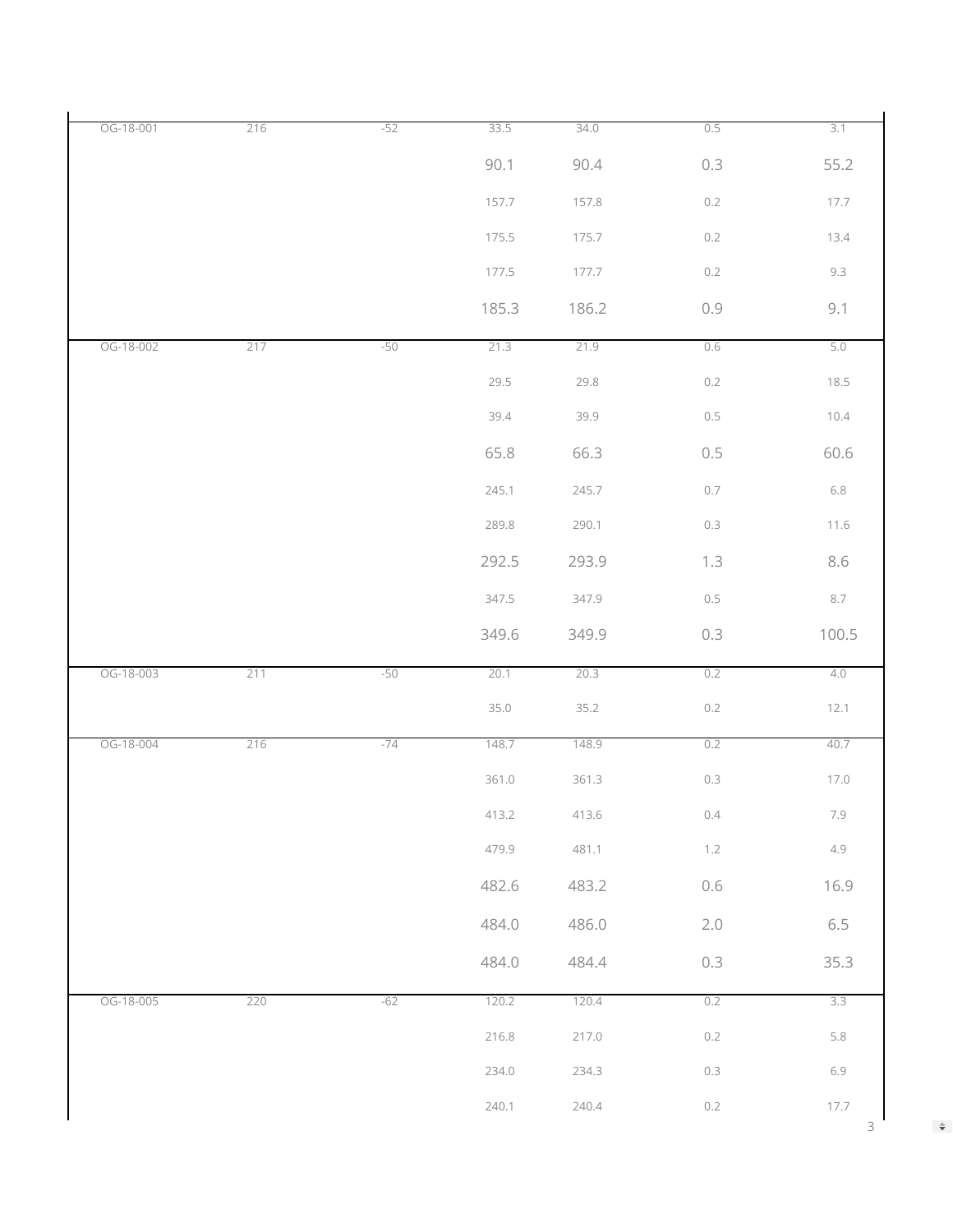| 321.8 | 322.1       | 0.3 | 0.9  |
|-------|-------------|-----|------|
| 351.5 | 352.8       | 1.2 | 3.8  |
|       | 435.5 436.1 | 0.6 | 14.5 |
| 448.0 | 448.2       | 0.2 | 8.2  |
| 450.3 | 450.5       | 0.2 | 80.9 |
|       |             |     |      |

\* Gold intervals reported in the above table are at a lower cut-off grade of 0.3 g/t Au. Weighted averaging has been used to calculate all reported intervals. Estimated true widths are variable, but on average are approximately 70% of the core lengths reported above.

# About the Ogama-Rockland Project

The Ogama-Rockland project is part of Havilah's extensive land position within the highly prospective Rice Lake greenstone belt in southeastern Manitoba, Canada. The project includes the historic Ogama and Rockland mines, which collectively produced approximately 45,000 ounces of gold between 1948 and 1951. In 2013, Bison Gold Resources Inc. released an inferred mineral resource estimate for the Ogama-Rockland deposit of 1.28 million tonnes containing 337,000 ounces of gold at a grade of 8.17 g/t gold, based on the results of 27,873 metres of drilling in 77 drill holes completed between 2009 and 2012(1). Gold mineralization at Ogama-Rockland is hosted by quartz-sulphide veins in brittle-ductile structures within a multiphase tonalite-granodiorite pluton.

All historical scientific and technical information relating to the Property in this news release are based on and derived from the National Instrument 43-101 – Standards of Disclosure for Mineral Projects ("NI 43-101") technical report for the Property titled "A Technical Review of the Ogama-Rockland Deposit on the Rice Lake Property, Manitoba, Canada for Bison Gold Resources Inc.", dated November 15, 2013, prepared by Andrew M. Chater, Ph.D., P.Geo, Senior Associate Geologist, Jamie Lavigne, M.Sc., P.Geo., Senior Associate Geologist and Clifford J. Duke, P.Eng., Senior Associate Geological Engineer of Watts Griffis and McOuat Limited (the "Technical Report"). The Technical Report is available under Bison Gold Resources Inc.'s issuer profile on SEDAR at [www.sedar.com](https://c212.net/c/link/?t=0&l=en&o=2488678-1&h=2394464593&u=http://www.sedar.com/&a=www.sedar.com). The Company considers Bison Gold Resources Inc.'s resource estimate, as referenced above in this news release, to be a historical estimate. Although the Company believes this source to be generally reliable, such information is subject to interpretation and cannot be verified with complete certainty due to limits on the availability and reliability of raw data, the voluntary nature of the data gathering process and other inherent limitations and uncertainties. Significant data compilation and verification may be required by a qualified person before this

 $\Delta$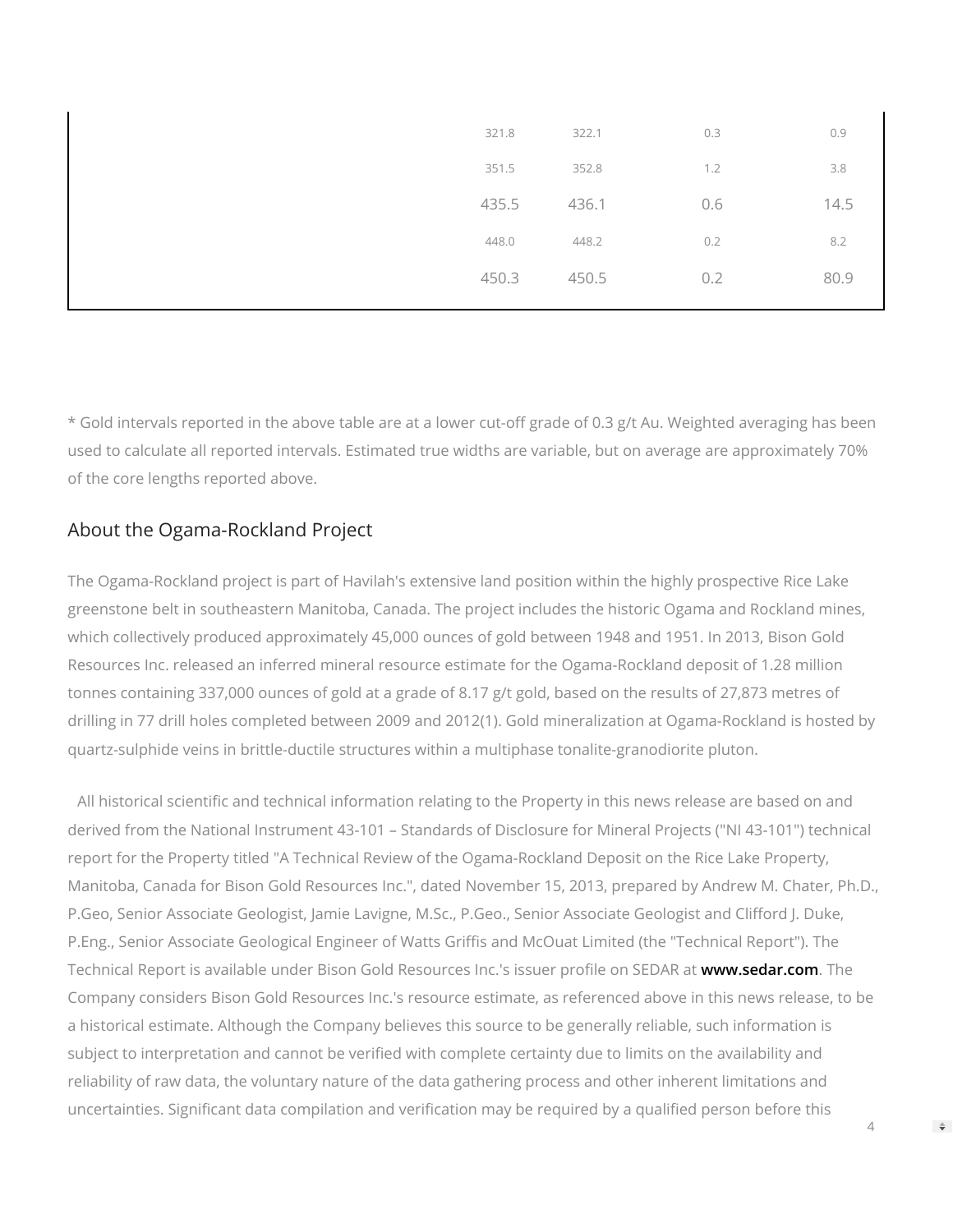historical estimate can be classified as a current resource. A qualified person has not undertaken sufficient work to classify this historical estimate as a current resource. The Company is not treating the historical estimate as a current resource.

# QA/QC Protocols

The drilling results contained in this news release have been prepared in accordance with National Instrument 43- 101 – Standards of Disclosure for Mineral Projects. Sample processing and assay data were monitored through the implementation of a quality assurance/quality control program designed to follow industry best practices. Drill core samples selected by project geologists were sawn in half at the secure core logging facilities at the True North complex, with half of the core retained for reference purposes. Rock samples from drill core and surface channel cuts were sealed in plastic bags, placed into rice bags secured with numbered tags, and packed into wrapped totes for shipping. A formal chain-of-custody procedure was adopted for security of samples until their delivery at the laboratory. Samples were submitted to TSL Laboratories Inc. in Saskatoon, Saskatchewan for sample preparation by crushing to 70% passing 1.7 mm, riffle splitting to obtain 250 g aliquots, and pulverizing to 95% passing 106 microns. Sample pulps were analyzed for gold by a 30 g fire assay and AAS finish. For samples returning >10 ppm Au, a cut of the original pulp was re-assayed with a gravimetric finish. Certified standards, non-certified blanks and field duplicates were inserted into the sample stream at regular intervals, such that QA/QC accounted for 12% of the total samples. Blanks were also inserted after any sample containing visible gold. Prep duplicates (coarse rejects) were submitted to ALS Ltd. in North Vancouver, BC for check assaying by a 30 g fire assay and AAS finish. For samples returning >10 ppm Au, a cut of the original pulp was re-assayed with a gravimetric finish. Results were evaluated for accuracy, precision and contamination.

#### Qualified Person Statement

The "Qualified Person" responsible for the planning, supervision and execution of the diamond drilling program and the verification of assay results in this release is Devin Pickell, P.Geo., Chief Geologist for Havilah Mining Canada Ltd. The "Qualified Person" responsible for preparing, verifying, reviewing and approving the technical information in this release is Dr. Scott Anderson, Ph.D., P.Geo., Vice President, Exploration for the Company. Both individuals are considered Qualified Persons for the purposes of National Instrument 43-101 with respect to the technical information being reported, who are practicing members of Engineers Geoscientists Manitoba (being a 'Recognised Professional Organisation' for the purposes of the ASX Listing Rules).

#### About the Rice Lake Greenstone Belt

The Rice Lake greenstone belt is situated at the western extent of the Uchi subprovince of the Archean Superior province, approximately 150 kilometres northeast of Winnipeg, Manitoba and 110 kilometres west of Red Lake,

5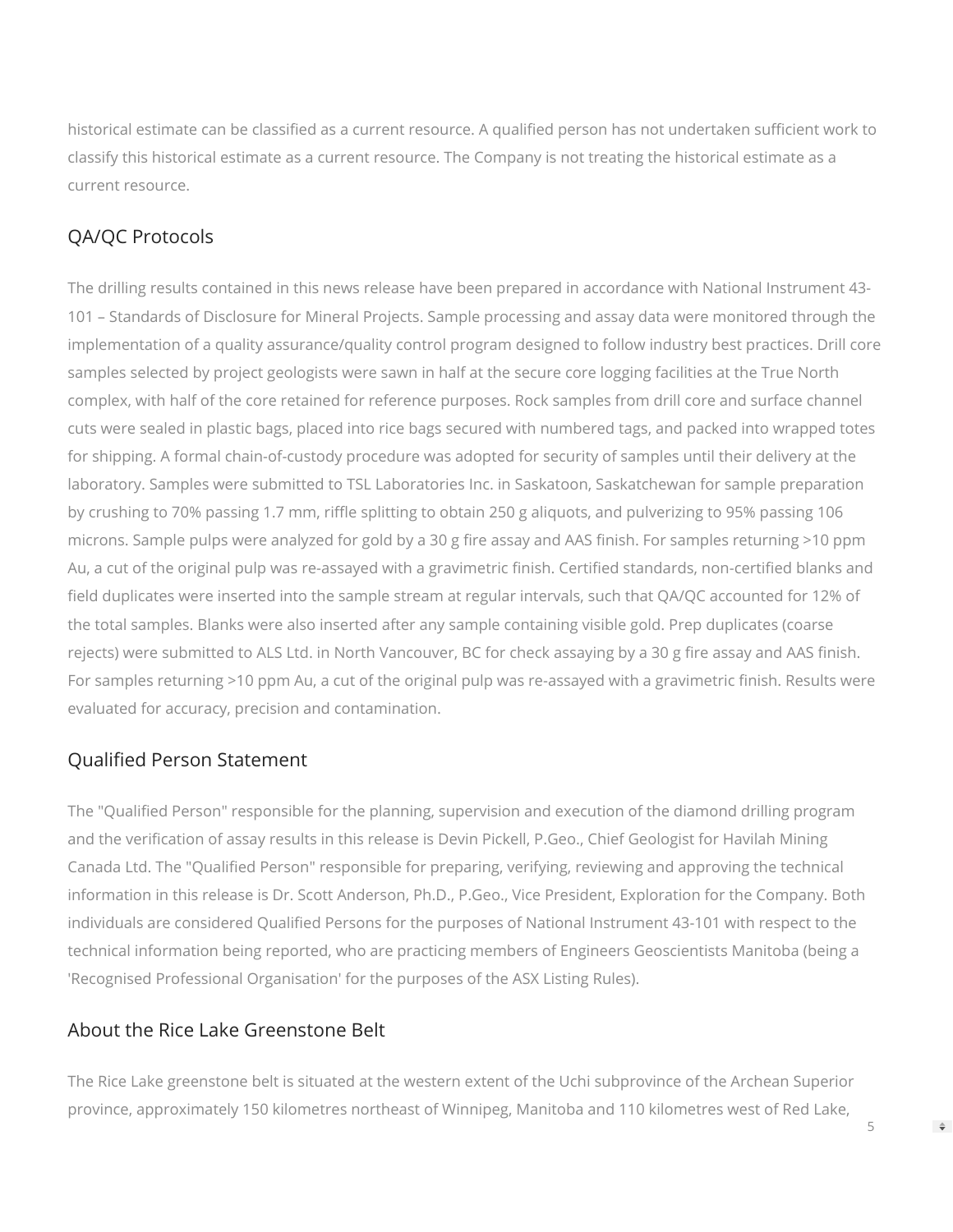Ontario. It represents the Manitoba extension of the Red Lake and Birch-Uchi greenstone belts in Ontario, which have collectedly produced in excess of 30 million ounces of gold. Like the Red Lake belt, the Rice Lake belt records more than 300 million years of magmatism, sedimentation and orogenic activity along the south margin of the North Caribou Terrane – the ancient nucleus of the western Superior Province. Additionally, the Rice Lake belt is bounded by crustal-scale faults and contains fault-controlled basins of 'Temiskaming-like' fluvial-alluvial clastic rocks, which are important empirical guides to areas of high potential for orogenic gold deposits of the type found elsewhere in the Superior Province, most notably in the Timmins camp (Abitibi greenstone belt) in Ontario.

### About Havilah Mining Corporation

Havilah is a junior gold producer and explorer that owns the True North mine and mill complex, and is currently reprocessing historic tailings on a seasonal basis. In addition to operating True North in Bissett, Manitoba, Havilah holds approximately 53,000 hectares of highly prospective land within and adjacent to the Rice Lake greenstone belt. Havilah believes its land package is a prime exploration opportunity, with potential to develop a mining district centred on its True North facility. The Company also owns the Tully project near Timmins, Ontario, and intends to focus on both organic growth opportunities and accretive acquisition opportunities in North America.

Havilah's True North complex and exploration land package are located within the traditional territory of the Hollow Water First Nation, signatory to Treaty No. 5 (1875). Havilah looks forward to maintaining open, co-operative and respectful communication with the Hollow Water First Nation in order to build mutually beneficial working relationships.

ON BEHALF OF THE BOARD OF DIRECTORS

Ron Clayton President and CEO

# CAUTIONARY STATEMENT REGARDING FORWARD-LOOKING INFORMATION

This news release may contain forward-looking statements. Often, but not always, forward-looking statements can be identified by the use of words such as "plans", "expects" or "does not expect", "is expected", "budget", "scheduled", "estimates", "forecasts", "intends", "anticipates" or "does not anticipate", or "believes", or describes a "goal", or variation of such words and phrases or state that certain actions, events or results "may", "could", "would", "might" or "will" be taken, occur or be achieved.

All forward-looking statements reflect the Company's beliefs and assumptions based on information available at the time the statements were made. Actual results or events may differ from those predicted in these forward-

6